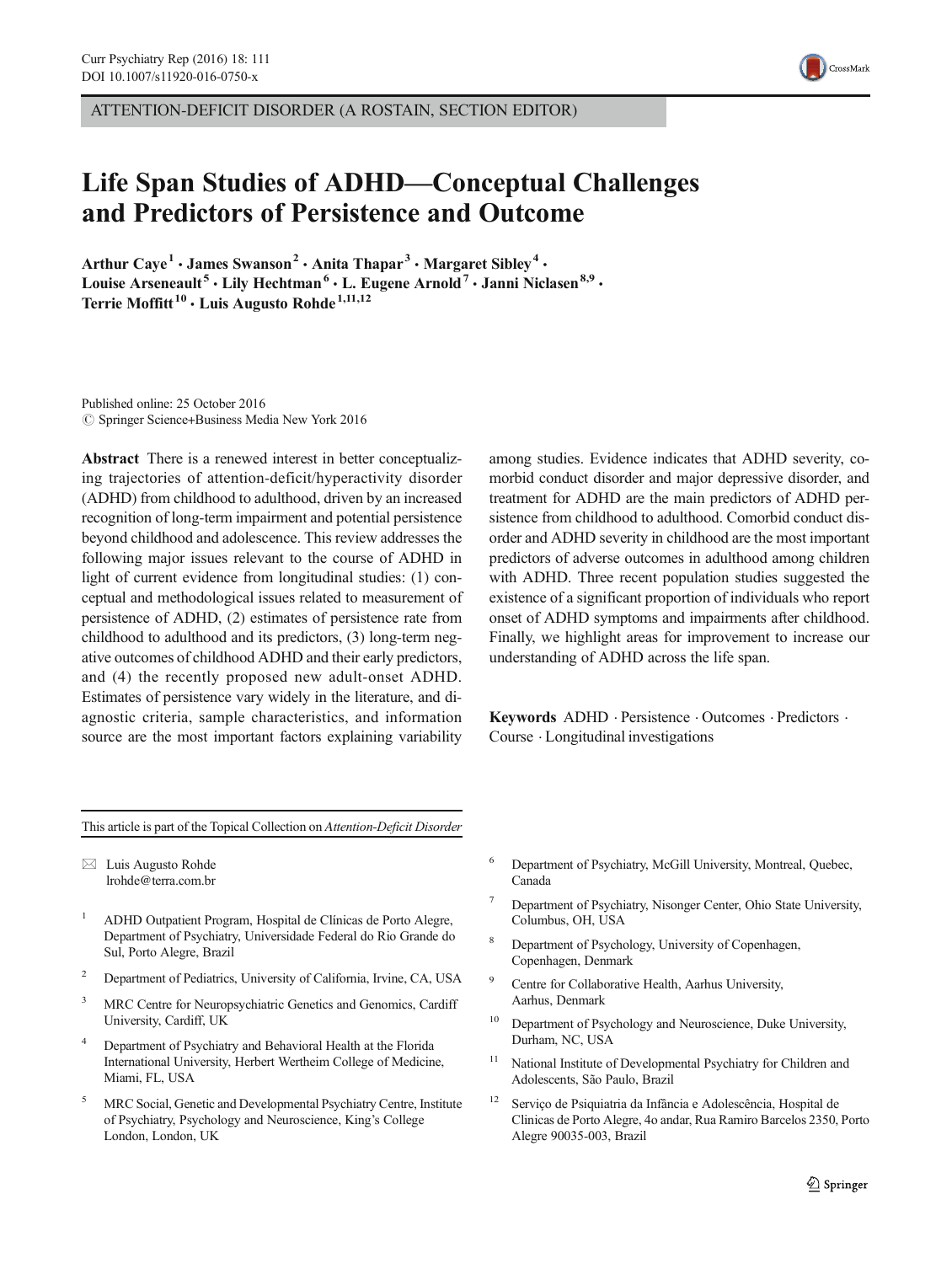#### Introduction

Attention-deficit/hyperactivity disorder (ADHD) is a neurobiological disorder characterized by a persistent and impairing pattern of inattentive, hyperactive, and/or impulsive symptoms [[1\]](#page-7-0). Meta-analyses suggest prevalence rates around 5 to 7.1 % in childhood and 2.5 to 5 % in adulthood  $[2-4]$  $[2-4]$  $[2-4]$  $[2-4]$ . The disorder is associated with adverse outcomes for affected individuals, their families, and society in general [[5](#page-7-0)].

There is recent interest in better conceptualized adult ADHD [\[6\]](#page-7-0) and its trajectories from childhood to adulthood [\[5\]](#page-7-0). A previous meta-analysis found that only 15 % of diagnosed children continued presenting full ADHD diagnosis in adulthood, although 65 % presented with a subsyndromal phenotype [\[7](#page-7-0)]. This figure would suggest a much lower adult ADHD prevalence rate (15 % of 5–7 % = 0.8–1.1 %) than what has been detected both in meta-analyses  $(2.5-5\%)$  [[3,](#page-7-0) [4\]](#page-7-0) and in a multinational study on ADHD prevalence in adults (3.4 %) [\[8](#page-7-0)]. There is a current debate about reasons for this discrepancy. Some investigators suggest that the 15 % persistence rate is a clear underestimation due to change of informants between adult and child assessments and inadequacy of the ADHD diagnostic criteria for adults. Major aspects of both the ADHD phenotype and its impairments might be different in adults, and other approaches to define persistence, like cognitive and social dysfunction, are lacking in the literature [[6\]](#page-7-0). In addition, controversies also exist surrounding new findings suggesting an unexpected ADHD trajectory. Three recent population studies found a substantial number of individuals with onset of clinically significant ADHD symptoms and impairments after childhood, challenging the established notion of ADHD as exclusively a childhood-onset neurodevelopmental disorder [\[9](#page-7-0)•, [10](#page-7-0)•, [11](#page-7-0)•].

This narrative review of the literature addresses the following topics that might increase our understanding about these discrepant findings: (a) conceptual and methodological issues inherent to the study of ADHD trajectories, (b) data on persistence rates from longitudinal ADHD studies, (c) predictors of ADHD persistence from childhood to adulthood, (d) child and adolescent predictors of adult ADHD negative outcome, and (e) new adult-onset cases and their predictors.

### Conceptual and Methodological Issues Inherent to the Study of ADHD Trajectories

(a) ADHD diagnosis

In the last 50 years, the diagnostic criteria for ADHD from Diagnostic and Statistical Manual of Mental Disorders second edition (DSM-II) to DSM-5 have been modified [[1](#page-7-0), [12](#page-7-0)–[14](#page-7-0)]. Previous work has demonstrated that the use of different diagnostic criteria is one of the major factors influencing variability in ADHD prevalence rates worldwide over the last three decades [[2](#page-7-0), [15](#page-7-0)]. ADHD persistence is the proportion affected by the diagnostic definitions in childhood (denominator) who also meet the definition in adult life (numerator) [[6,](#page-7-0) [9](#page-7-0)•]. A birth cohort study with assessments of the disorder from childhood to adulthood (15) provided different ADHD persistence rates depending on the diagnostic system used on multiple follow-up waves [[16\]](#page-7-0). An adult norm-based diagnostic approach yielded the highest persistence rate compared to any other approaches (29.3 % against 11.2 to 13.8 % for strict criteria definitions). While some studies assessed individuals at baseline in childhood for ADHD by using previous clas-sifications (DSM-II, DSM-III) [[17](#page-7-0)–[22](#page-7-0)], others used more contemporary systems such as DSM-IV [[11](#page-7-0)•, [23,](#page-7-0) [24\]](#page-7-0). Assessments at follow-up are likewise a source of heterogeneity in persistence estimates: Studies have used DSM-III [\[18,](#page-7-0) [25](#page-8-0)], DSM-IV [\[16,](#page-7-0) [21](#page-7-0), [22](#page-7-0), [26](#page-8-0)], and DSM-5 [[9](#page-7-0)•, [11](#page-7-0)•] criteria to determine ADHD diagnosis in adulthood. Differences of criteria may occur even in a same study in longitudinal assessments.

One study evaluated how differences in case definition might impact persistence estimates in the 16-year clinical follow-up of the Multimodal Treatment Study of ADHD (MTA) [[27](#page-8-0)•]. Persistence estimates varied widely from 1.9 % (requiring DSM-IV criteria, combining parent and self-report in the Diagnostic Interview Schedule for Children (DISC) with an item-level AND rule) to 61.4 % (requiring norm-based symptom count, combining parent and self-report in the DISC with an item-level OR rule). Based on findings from a Receiver Operating Curve (ROC) analysis of impairment, the authors concluded that the best combination of sensitivity and specificity was achieved by using a norm-based threshold of four symptoms from either list (more than two standard deviations above the mean of the local normative comparison group) assessed with rating scales and combining parental and self-report information with an item-level OR rule. This approach yielded a persistence rate of 60 % for symptoms and 41 % for symptoms with impairment.

Although the presence of impairment has been required by the successive revisions of diagnostic criteria for ADHD, the level of impairment required is not unanimous. The level of impairment substantially affects variability in ADHD prevalence rates worldwide and across the last three decades [[2](#page-7-0), [15](#page-7-0)]. Using full DSM-5 criteria, a recent population study assessing ADHD prevalence in adults [\[28\]](#page-8-0) found a rate of 3.55 % (95 % CI 2.98–4.12 %) for at least moderate impairment, but only 1.4 % for severe clinical impairment. Thus, diagnostic rates vary substantially from one study to another depending on the level of impairment required for diagnosing the disorder at baseline and endpoint [\[29](#page-8-0)].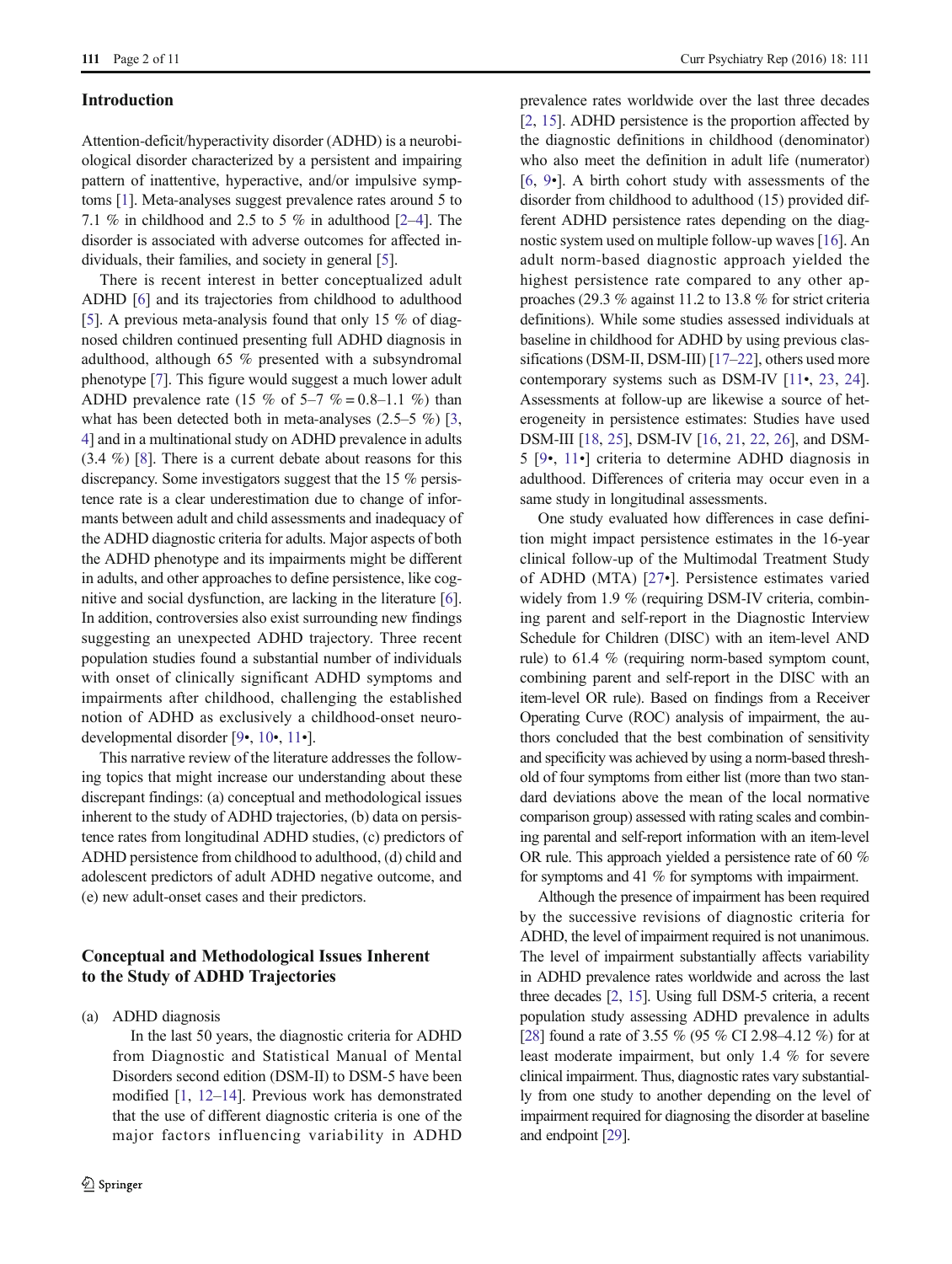Another conceptual issue is the source of impairment, which has varied across studies. Some studies used general measures of impairment, such as the Clinical Global Assessment Scale [\[30\]](#page-8-0), Clinical Global Impression Scale [\[31\]](#page-8-0), or the Global Assessment of Functioning [\[32](#page-8-0)], while others used measures that specifically assess impairment derived from ADHD symptoms, such as questions included in ADHD modules of structured or semi-structured diagnostic instruments [\[11](#page-7-0)•, [21](#page-7-0), [22](#page-7-0)]. Instruments created to assess impairment specifically related to ADHD, as the Barkley Functional Impairment Scale (BFIS) were also used [\[23](#page-7-0)]. Two paramount clinical follow-ups, the multimodal treatment study of children with ADHD (MTA) [[27](#page-8-0)•] and the Pittsburgh ADHD Longitudinal Study (PALS) [\[33](#page-8-0)], used the Impairment Rating Scale (IRS) proposed by Fabiano et al. for children with ADHD [\[34\]](#page-8-0). Although it is questionable whether the source of impairment can be clearly specified when comorbidity is the rule, persistence rates ascertained by different instruments, even for the same level of impairment, may be substantially different.

(b) Sample characteristics

The origin of the sample (community or clinical) affects prevalence rates and clinical correlates of psychiatric disorders [\[35](#page-8-0)]. Clinical samples of individuals with ADHD in general include more severe cases than population samples and thus report increased comorbidity [\[36\]](#page-8-0). Part of this increased morbidity is expected according to the "Berkson's bias," a mathematical bias due to restricting the sample to those individuals seeking clinical treatment and showing greater levels of severity and comorbidity [[35](#page-8-0), [37](#page-8-0)]. Thus, it is not surprising that ADHD persistence rates appear to be higher in clinical samples [\[19](#page-7-0), [23](#page-7-0), [24,](#page-7-0) [29\]](#page-8-0) than in population-based samples [\[9](#page-7-0)•, [10](#page-7-0)•, [11](#page-7-0)•]. Barriers to health services across countries also affect persistence rates. It is expected that clinical samples will select more severe and socially deprived cases in countries with accessible health care like the UK or Scandinavian countries [[38\]](#page-8-0).

Additionally, retention rate is related to selection bias [\[39\]](#page-8-0) affecting the representativeness of the sample, especially in population-based samples. A population-based sample with a substantial amount of participants lost to follow-up might underestimate persistence rates, since severe cases may have a higher risk of persistence and a higher risk of not attending several longitudinal assessments [[40\]](#page-8-0).

(c) Demographic aspects

Longitudinal ADHD studies assess individuals at different ages both at baseline in childhood and endpoint during adulthood [[11](#page-7-0)•, [41](#page-8-0)]. Considering the general trend that prevalence rates of ADHD decrease across the life cycle, regardless of the criteria used (see Faraone et al. [[7](#page-7-0)]), age at assessment might be another factor influencing persistence rates. The literature shows that ADHD prevalence in adolescence is about half of that in childhood [\[2](#page-7-0)] and prevalence estimates continue to decrease in adulthood. This has been illustrated most clearly by a long ADHD follow-up study that assessed participants with childhood-onset ADHD at different time points in adulthood. The prevalence of ADHD declined to 43 % at 18 years of age and 22 % at 41 years (Mannuzza et al. [[18](#page-7-0)]; Klein et al. [[42](#page-8-0)]). In addition to attrition, these studies used different informants and diagnostic criteria classifications at different assessment points in adulthood, making it unclear whether the decrease in rate was mainly due to age or methodology. Regardless, age at entry into the study and age at endpoint clearly affect reported persistence rates.

The literature in general also suggests that females might have a higher persistence rate than males, as well as more negative outcomes in adulthood [[43\]](#page-8-0), although this could not be confirmed in the MTA sample. This sex difference might be responsible in part for the lower, in some studies absent, male/female preponderance during adulthood (see Matte et al. [[28](#page-8-0)]; Vitola et al. [\[44](#page-8-0)]). Thus, the proportion of females in the study may affect the observed persistence rate. This might be even more important in studies reporting persistence rates based on samples composed exclusively of males or females [\[18,](#page-7-0) [21](#page-7-0), [22\]](#page-7-0). However, these differences might also be due to higher severity, comorbidity, or adverse social background of girls diagnosed with ADHD compared to boys, instead of being only determined by gender.

(d) Informants

Who is reporting the information is a major factor explaining heterogeneity in worldwide ADHD prevalence in childhood and adolescence [[2](#page-7-0)]. The agreement between parents and teachers on ADHD symptoms is low in childhood, and the literature indicates that children tend to underreport their ADHD symptoms [\[5\]](#page-7-0). Consequently, the choice of the informant in childhood impacts the estimate of prevalence, and changing sources may impact estimates of persistence. As a complication, this informant effect may differentially influence various aspects of ADHD diagnostic criteria (e.g., either symptoms or impairment).

Although some reports suggest good inter-rater reliability between adult self-report and parent reports of childhood and adulthood symptoms [\[45](#page-8-0)], others documented that neither are reliable for retrospectively reporting ADHD symptoms in childhood [[9](#page-7-0)•, [46\]](#page-8-0). In adult clinical studies, parents or relatives that knew the individual during childhood tend to report retrospectively fewer childhood ADHD symptoms than adult retrospective self-reports [[33](#page-8-0), [47\]](#page-8-0), the opposite of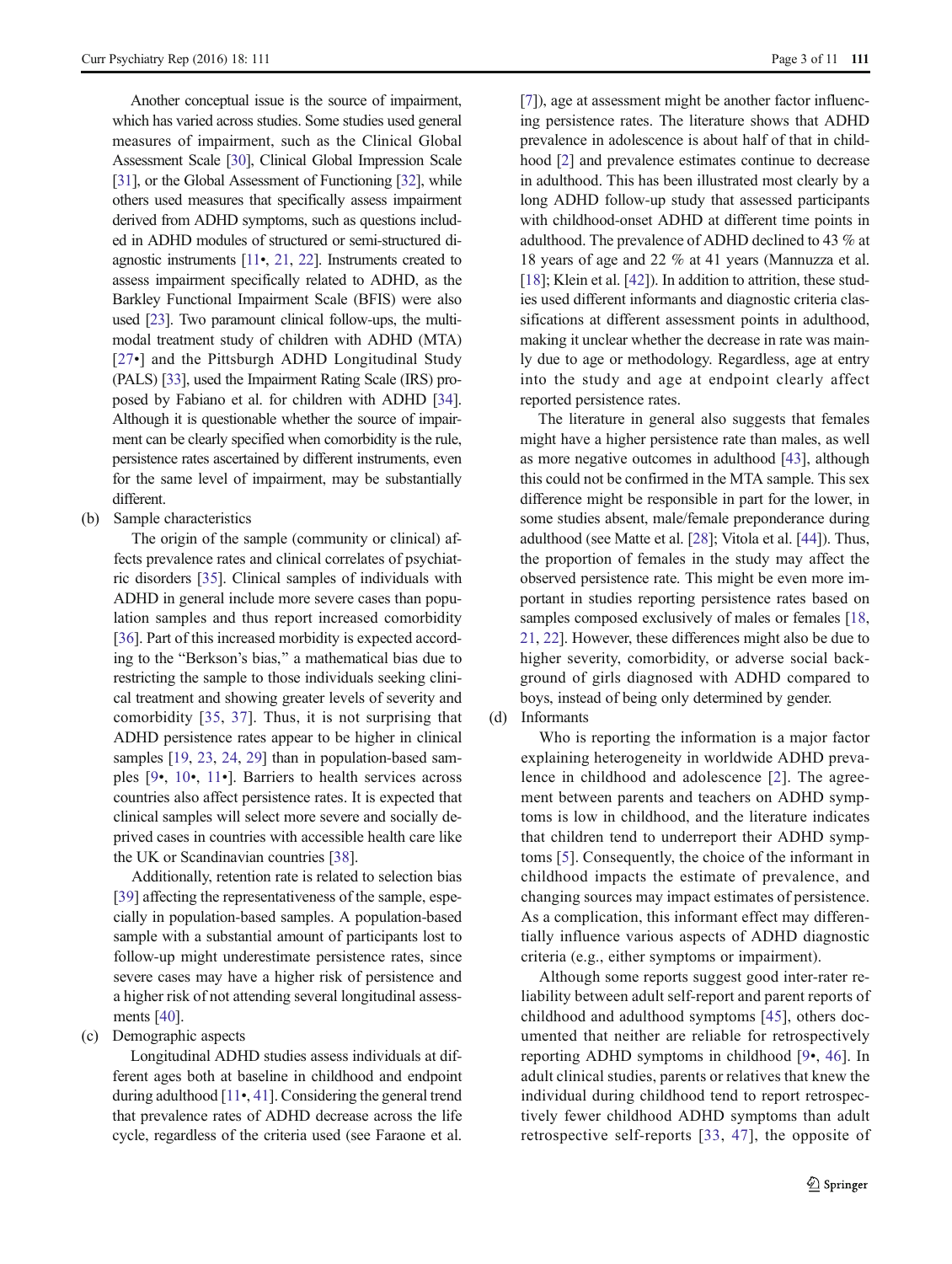adult current report on symptoms and impairments [\[27](#page-8-0)•, [43\]](#page-8-0).

Thus, persistence rates will depend heavily on which information source was selected during childhood and adulthood. This is especially important because some studies change information source from the parent source in childhood to affected individual (self) source in adulthood, potentially artificially de-flating persistence rates [[9](#page-7-0)•, [10](#page-7-0)•, [11](#page-7-0)•].

## Data on Persistence Rates From Longitudinal ADHD Studies From Childhood to Adulthood

Based on the issues discussed above, it is not surprising that ADHD persistence rates from childhood to adulthood vary substantially among studies (Fig. 1). The figure shows estimates of full ADHD diagnostic persistence reported by longitudinal studies that followed children to a mean age of at least 18 years. A comparison of the extremes is informative. The lowest rate detected was 4 % in a clinical study in the USA [\[18\]](#page-7-0). This study followed referred boys diagnosed with DSM-II hyperkinetic disorder at ages 5 to 11 years and reassessed their ADHD status 17 years later with DSM-III-R criteria. Potential factors responsible for this low rate include the following: (1) The sample was composed exclusively of males

(see below); (2) patients with comorbid conduct disorder at baseline were excluded; (3) change of diagnostic system and assessment approach: DSM-II with clinical interview at baseline and DSM-III-R with structured interview at follow-up; (4) requirement of endorsement of childhood ADHD symptoms and impairment at follow-up to diagnose adult ADHD; and (5) the strict use of a DSM threshold instead of a norm-based approach. The authors emphasize that recall bias might have constrained the persistence rate (see Klein et al. [[42\]](#page-8-0)). The highest ADHD persistence rate found was 76 % in the UK study by Cheung and colleagues [\[23\]](#page-7-0). Authors followed children and adolescents (mean age 11.8, 87 % males) with ADHD combined type (DSM-IV) criteria for 6.6 years. Factors that might be responsible for this very high rate include (1) a short follow-up time; (2) similarity of assessment in the two time points, using DSM-IV and a structured interview and no change of information source (parent report); (3) a clinical sample composed of only ADHD combined type (see below); and (4) relatively young age at follow-up.

# Predictors of ADHD Persistence From Childhood to Adulthood

The comprehensive review of persistence rates found few studies that report factors in childhood related to the course of symptoms into adulthood. A recent systematic review and

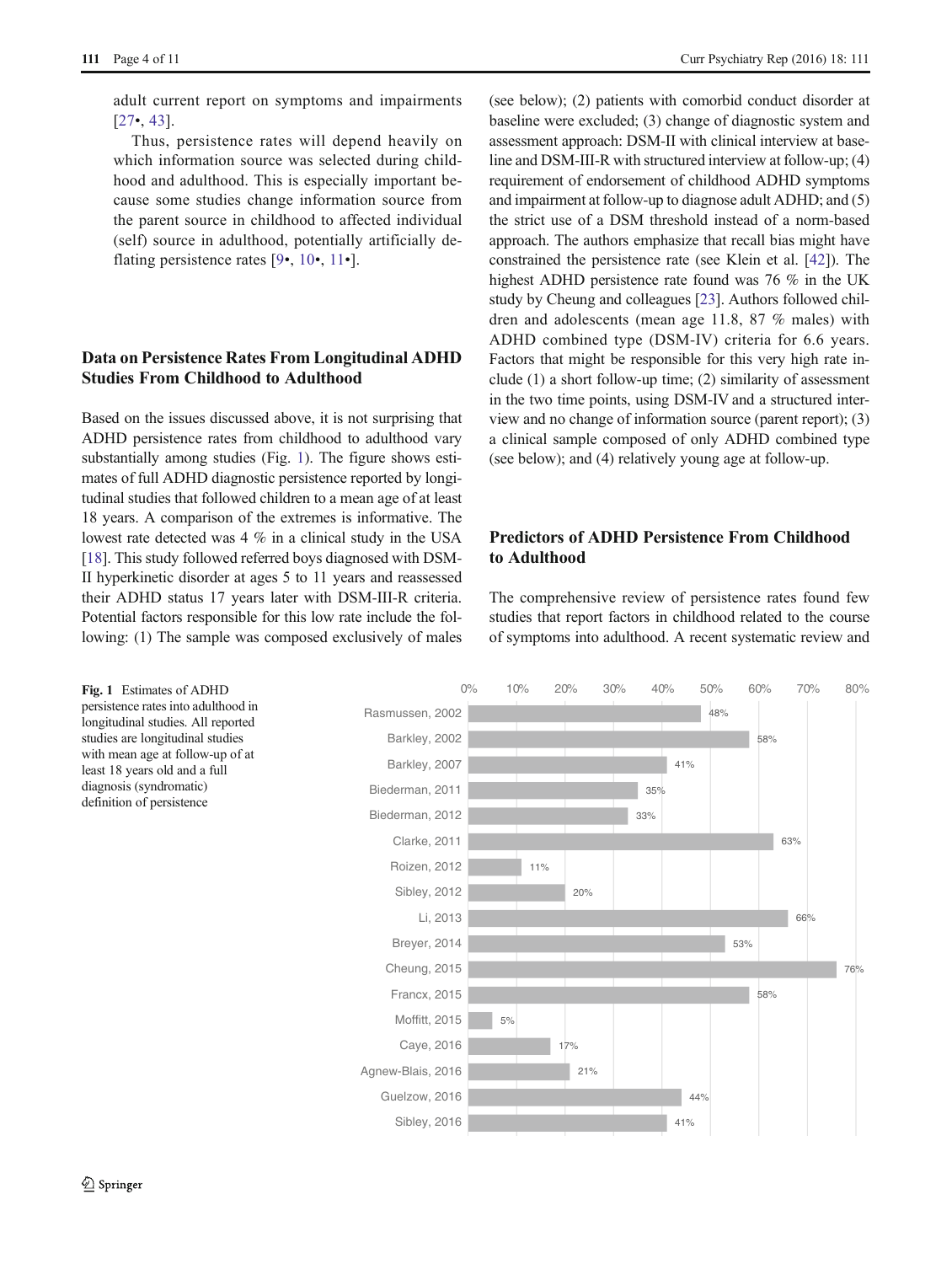meta-analysis summarizing the findings thus far concluded that available reports are heterogeneous and hard to combine [\[48](#page-8-0)••]. However, a meta-analysis of predictors assessed and reported by at least three studies is summarized in Table 1.

Characteristics of the clinical syndrome were the most consistent risk factors for persistence: comorbid conditions like conduct disorder (CD) and major depressive disorder (MDD), severe ADHD, and treatment for ADHD are associated with ADHD persistence. The finding that ADHD treatment is a risk factor for persistence is not surprising, since the most severe cases are selected for treatment. Barriers to health care may influence this finding; lack of access to treatment might be a marker of environmental or socioeconomic risk factors (e.g., ethnic minorities or living in an area with limited resources [\[49,](#page-8-0) [50\]](#page-8-0)). Importantly, the two studies that found the effect of ADHD treatment adjusted their findings for disorder severity, but possibly, the treatment-severity relationship was not fully captured by the instruments used. A clinical study that followed individuals for 5 years after a 12-month randomized clinical trial found that medication adherence was related to greater improvement but higher endpoint symptoms, while symptom severity at baseline was the most important single predictor of persistent symptoms at follow-up [\[51\]](#page-8-0). Disentangling this bias adequately would require a randomized clinical trial with good adherence and retention for several years comparing outcome between allocated groups at baseline. However, maintaining adherence to assigned treatment over long periods may not be possible.

An analysis of the MTA evaluated childhood factors influencing persistence of ADHD into adulthood at a mean age of 24.7 years [[52](#page-8-0)]. ADHD symptom severity, comorbidities, and parental mental health problems were the most important risk factors for persistence, while childhood IQ, socioeconomic status, parental education, and parent-child relationships showed no association with persistence. These findings are, in general, similar to what was reported in the metaanalysis (see Table 1). However, treatment assignment was not evaluated as a risk factor, having been found in previous reports to have lost significant association with symptom severity by 3 years of follow-up [[53,](#page-8-0) [54](#page-8-0)].

# Evaluation and Prediction of Trajectories of ADHD Symptoms

Another possible approach to evaluate persistence and remission is to investigate trajectories of symptoms rather than categorical diagnosis. Since few studies using this approach followed subjects from childhood to adulthood, we also included studies where the last assessment was in late adolescence in this section.

One study evaluated baseline differences between trajectories of ADHD symptoms (persistently high compared to declining) through grades 3 to 12, when participants are expected to be 17 or 18 years old [\[55](#page-8-0)]. Participants with a more chronic trajectory were more aggressive and more hyperactive

Table 1 Summary of risk factors reported in the systematic review and meta-analysis by Caye and colleagues [\[48](#page-8-0)••]

| Factors meta-analyzed and significantly associated with persistence             |            |                          |           |
|---------------------------------------------------------------------------------|------------|--------------------------|-----------|
| Predictor                                                                       | Odds ratio | 95 % Confidence interval | $P$ value |
| Severe ADHD                                                                     | 2.33       | $1.6 - 3.39$             | < 0.001   |
| Treatment for ADHD                                                              | 2.09       | 1.04 - 4.18              | 0.037     |
| Comorbid major depressive disorder                                              | 1.80       | $1.1 - 2.95$             | 0.019     |
| Comorbid Conduct Disorder                                                       | 1.85       | $1.06 - 3.24$            | 0.03      |
| Factors meta-analyzed nonsignificantly associated with persistence <sup>a</sup> |            |                          |           |
| Predictor                                                                       | Odds ratio | 95 % Confidence interval | $P$ value |
| Female gender                                                                   | 1.23       | $0.84 - 1.81$            | 0.295     |
| Comorbid ODD                                                                    | 1.65       | $0.75 - 3.65$            | 0.213     |
| Factors meta-analyzed and consistently not associated with persistence          |            |                          |           |
| Predictor                                                                       | Odds ratio | 95 % Confidence interval | $P$ value |
| Single parent family                                                            | 1.08       | $0.25 - 1.29$            | 0.179     |
| Predictor                                                                       | <b>SMD</b> | 95 % Confidence interval | $P$ value |
| Intelligence quotient                                                           | 0.03       | $-0.18 - 0.23$           | 0.8       |
| Factors not meta-analyzed but associated with persistence in individual studies |            |                          |           |
| Combined ADHD subtype • comorbid bipolar disorder • parental ASPD               |            |                          |           |
|                                                                                 |            |                          |           |

SMD standardized mean difference, ASPD antisocial personality disorder

<sup>a</sup> Authors note that sensitive analysis or the adoption of less conservative meta-analysis techniques (fixed-effects models) would result in a positive and significant association for comorbid ODD and female gender, whereas single parent family and intelligence quotient have consistent small and not significant effects on persistence across included studies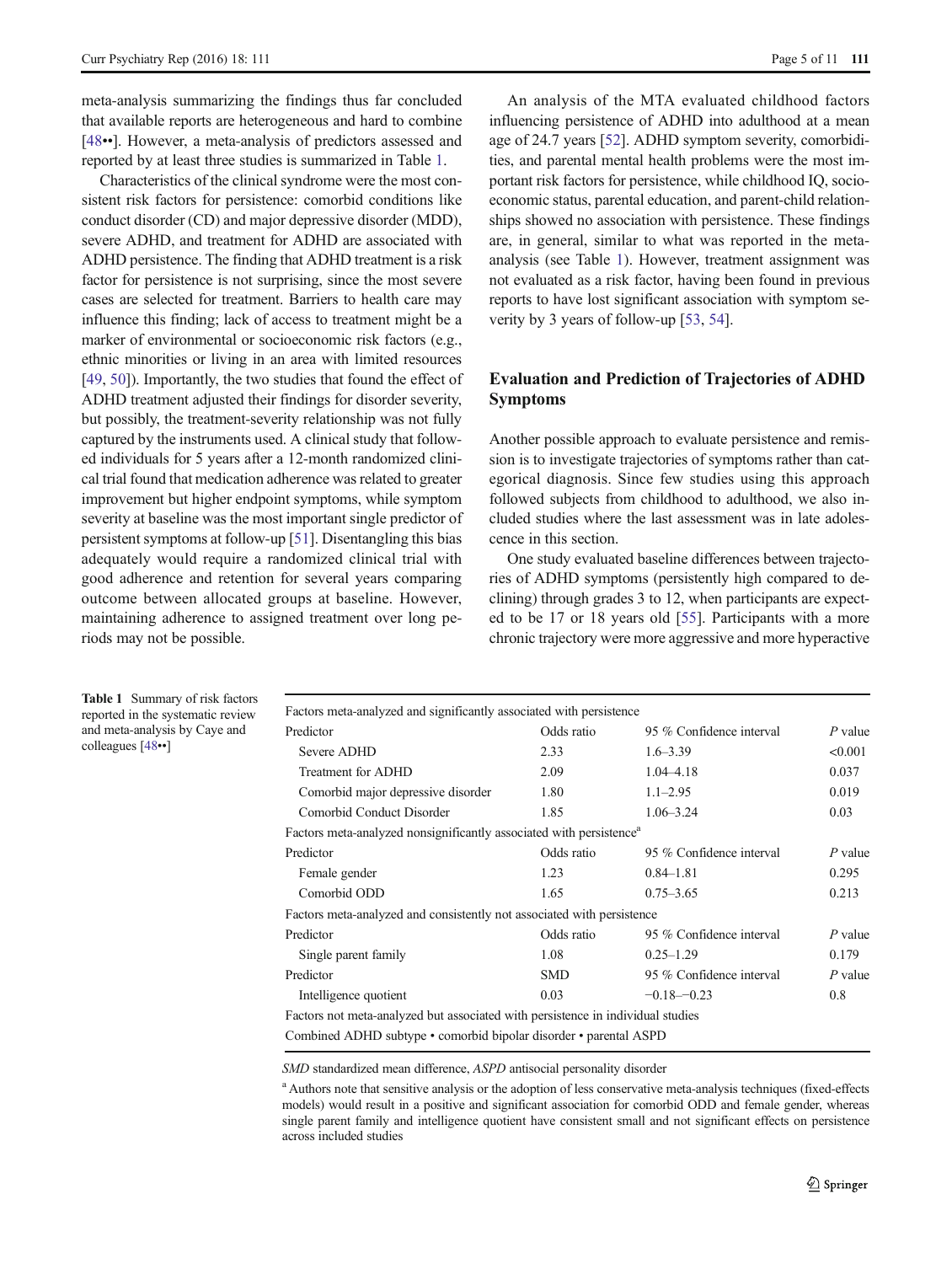at school and more emotionally dysregulated at home than their peers with a declining trajectory of ADHD symptoms. The investigators also reported a more stable pattern of inattentive symptoms compared to hyperactive symptoms, a finding that was reported in previous studies [[56\]](#page-8-0). In a different study, 8395 twin pairs were assessed for ADHD at ages 8, 12, 14, and 16 with a DSM-IV ADHD symptom subscale [[57\]](#page-9-0). Consistent with population-based and clinical studies, there was a general decline of symptoms across ages, and inattentive symptoms persisted more than hyperactive/impulsive symptoms. Authors reported important inter-individual differences in the developmental course of symptoms, mostly explained by genetic influences independently of baseline severity. Another study showed protective effects related to parenting and attendance in college that were manifested in the transition from adolescence to adulthood [[58\]](#page-9-0). In the adult assessment of the MTA, a dimensional outcome based on symptom severity showed a large difference between the overall ADHD group and comparison group. However, neither initial random allocation to treatment with medication nor self-selected, extended use of medication significantly predicted adult outcomes on this variable within the ADHD group (Swanson et al., personal communication).

The Avon Longitudinal Study of Parents and Children (ALSPAC), a large birth cohort in the UK, analyzed factors associated with latent-class trajectories of ADHD symptoms age 4 to 17 years. The persistent class (3.9 % of the sample and 40.2 % of participants with high childhood scores) had mostly males (72.9 %) and higher conduct problems, language impairments, and social communication problems and lower IQs. Also, the persistent group had higher ADHD genetic liability as indexed by ADHD polygenic risk scores, whereas other psychiatric genetic risk scores (schizophrenia, bipolar disorder, and depression) were not associated with trajectories [\[59\]](#page-9-0).

# Predictors of Adult ADHD Deleterious Outcomes That Can Be Detected in Childhood and Adolescence

There is substantial evidence documenting adverse outcomes for those affected by ADHD compared to those without the disorder [\[5](#page-7-0), [6](#page-7-0)]. ADHD affects a wide range of functional domains including academic, social, and occupational contexts. Studies have documented lower academic achievement [[60,](#page-9-0) [61\]](#page-9-0), higher unemployment, and lower income for probands with ADHD followed into adulthood [[29](#page-8-0), [62](#page-9-0), [63\]](#page-9-0). The risk of substance use disorders (SUD) and antisocial personality disorder is higher in patients with ADHD than in nonaffected individuals [[64](#page-9-0)–[68](#page-9-0)]. Individuals with ADHD are more likely to have traffic accidents than the general population [\[69](#page-9-0)–[71\]](#page-9-0). Other documented outcomes include obesity [\[72,](#page-9-0) [73\]](#page-9-0), dysfunctional family relationships [[29,](#page-8-0) [74](#page-9-0)], and emotional dysregulation [[75\]](#page-9-0). These functional impairments may result in reduced perception of well-being [\[76](#page-9-0)] and be related to adverse outcomes like higher overall mortality rates in individuals with current or past ADHD diagnosis [[77](#page-9-0)••]. A comprehensive meta-analysis has confirmed a longitudinal association of childhood ADHD with adverse outcomes, the most relevant being mental disorders and substance abuse, academic and professional underachievement, criminality, and risky driving behaviors [[78](#page-9-0)••]. The 16-year follow-up of the MTA showed that adverse outcomes in education, work, and risky sexual behavior were associated with ADHD and symptom persistence; the risk increases in a progressive fashion: The local normative comparison group (LNCG) had the lowest risk, symptom-persistent ADHD the highest, with symptomdesistent ADHD in between. For emotional outcomes, like anxiety and depression, their difference was not significant between those whose symptoms remitted and the LNCG, while both were doing better than ADHD persisters. Alcohol use and jail time did not differ significantly across any of the groups assessed, probably because alcohol use was so common and jail time so rare [\[79](#page-9-0)••].

Although these adverse adult outcomes associated with ADHD are unquestionable, much less clear are their childhood predictors. Several factors have been suggested as influencing the outcome in ADHD subjects, like the clinical profile (ADHD severity and comorbidities), prenatal factors [\[80](#page-9-0)], genetic and family loading, gene-environment interactions, and protective factors like exercise and cognitive ability [\[5](#page-7-0), [81\]](#page-9-0).

A recent systematic review and meta-analysis on ADHD and criminality consistently identified these risk factors for arrests, convictions, and incarcerations [\[82\]](#page-9-0): male sex, low intelligence quotient, severe ADHD, and comorbid conduct disorder. Low socioeconomic status was associated in univariate analysis, but the effect faded in multivariate analysis. A study of unimodal (medication only) and multimodal treatments initiated in the 1970s evaluated long-term effects and showed an initial protective effect in the multimodal treatment group that dissipated in the adult follow-up [\[83,](#page-9-0) [84\]](#page-9-0).

ADHD severity, comorbid conduct disorder and oppositional defiant disorder, sexual abuse, school suspension, family history of SUD or ADHD, and male gender were associated with SUD development in ADHD, whereas ADHD inattentive subtype and a fearful temperament were inversely associated [[85](#page-10-0)]. One study found that the development of SUD in adulthood was predicted by age of treatment initiation in childhood (the later, the higher the risk for SUD) and that the relation was moderated by antisocial personality disorder [\[86\]](#page-10-0). The MTA found no residual effect of initial assignment to 14-month treatment with medication and no effect of current treatment with medication in the development of SUD in adolescence [\[87\]](#page-10-0). The PALS, a clinical follow-up, found medication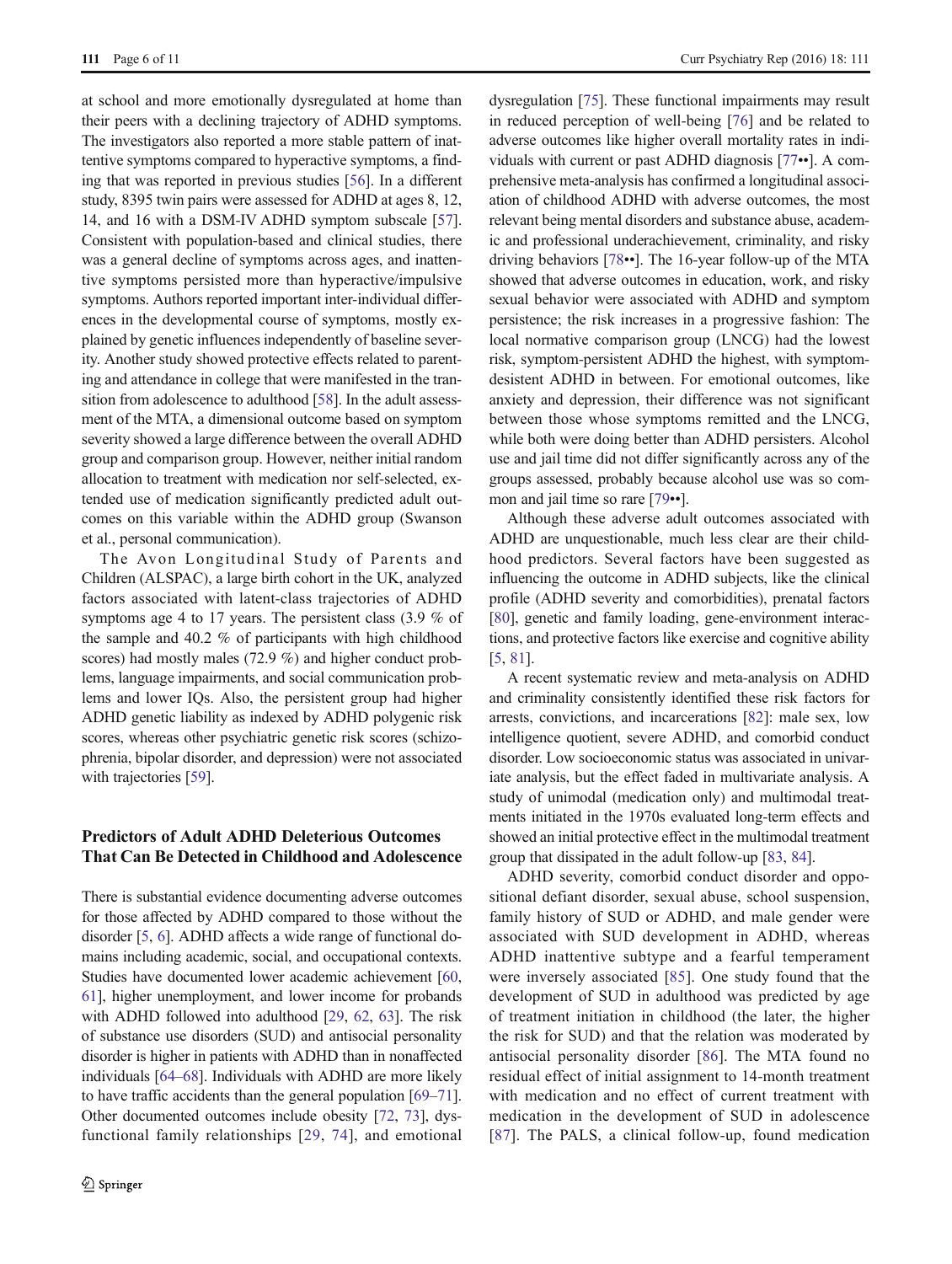to be a risk factor that lost significance when controlling for other factors at baseline [\[88](#page-10-0)].

A cross-sectional analysis of data from nationwide registers found the overall mortality rate higher among ADHD patients than in the general population, and the risk was especially higher in females and with comorbid oppositional defiant disorder, conduct disorder, and SUD. The mortality rate ratio was 4.25 (95 % confidence interval 3.05–5.78) for individuals diagnosed with ADHD at ages 18 or older, compared to 1.86 for 5 or younger and 1.58 for those diagnosed between 6 and 17 years of age [\[77](#page-9-0)••].

In the Milkauwee follow-up study, higher ADHD scores in childhood predicted a wide range of worse outcomes like educational, occupational, financial, and driving problems, whereas lower IQ was associated only with worse educational and occupational outcomes [[29\]](#page-8-0).

#### New Adult-Onset Cases and Their Predictors

Historically, ADHD has been conceptualized as a child-onset neurodevelopmental disorder [[89](#page-10-0)]. The last DSM version (DSM-5) launched in 2013 [[1](#page-7-0)] included the disorder in the neurodevelopmental disorder section. Three recent population studies from diverse cultures challenged the notion that ADHD has its onset only in childhood by suggesting the existence of a significant large proportion of individuals who report onset of ADHD symptoms and impairments after child-hood [\[9](#page-7-0)•, [10](#page-7-0)•, [11](#page-7-0)•]. The most surprising finding among the three studies is the similarity in the rates of these new adultonset cases in the three studies: 87 % of the adults with ADHD presented new adult-onset in the New Zealand study [[9](#page-7-0)•], 87.4 % in the Brazilian study  $[10\bullet]$  $[10\bullet]$ , and 67.5 % in the UK investigation [\[11](#page-7-0)•]. However, issues have been raised about the meaning of these findings. One hypothesis is that the new onset cases are the result of the false positive paradox. Another explanation is that in all three samples, there was a shift from parent report or teacher report in childhood to self-report in adulthood. However, the British study has controlled for this potential bias in secondary analyses [\[11](#page-7-0)•]. A recent analysis in the ALSPAC cohort relying on the same source information for assessments, and using a screening instrument for ADHD (hyperactive Strengths and Difficulties Questionnaire scale) at ages 7 and 17 years old (parental assessment), found that 54 % of the adult cases were new-onset cases. In addition, the persistence rate was only 22 % [[59](#page-9-0)].

In an analysis of predictors in childhood for the adult-onset ADHD cases, the British study [[11](#page-7-0)•] found that higher IQ and lower externalizing and internalizing scores differentiated the adult-onset individuals from the ADHD-persistent group. One possible explanation for this would be that high intelligence and lack of comorbidity allow the disorder to go undetected during childhood and adolescence. In the Dunedin study, the

following childhood factors differentiate the adult ADHD group from non-ADHD adult group: higher ADHD scores by teachers' report, conduct disorder, and lower reading ability scores [[9](#page-7-0)•]. Future investigations need to clarify which factors predict adult-onset cases compared to individuals without ADHD. An international effort comparing data sets from different cultures on this question is ongoing.

#### **Conclusions**

Several methodological factors intrinsically related to the ADHD diagnosis (e.g., diagnostic criteria), demographic and sample characteristics (e.g., clinical or population origin and age), and information source (self or other) seem to be responsible for different persistence rates from childhood to adulthood among studies. Since evidence from longitudinal studies on ADHD is scarce and extremely heterogeneous in methodology, it is difficult to disentangle with statistical methods the role of each of these factors in explaining the heterogeneity of ADHD persistence rate. This scenario results in a wide range of observed persistence rates among studies, from as low as 4%[[18](#page-7-0)] to as high as 76 % [\[23\]](#page-7-0).

The available literature indicates that ADHD severity, comorbid conduct disorder and major depressive disorder, and treatment for ADHD are the main predictors of ADHD per-sistence from childhood to adulthood [\[48](#page-8-0)••]. Comorbid conduct disorder in childhood is ubiquitous as a predictor of multiple adverse outcomes like premature mortality, SUD, and criminality, whereas other factors have controversial effects depending on the study. Male sex is a risk factor for SUD and criminality but is protective in terms of the overall mortality rate. Stimulant medication use may protect against the development of SUD (although the MTA, the largest prospective study, failed to find such an effect). Severity of ADHD appears to be positively associated with criminality and SUD, but its relationship with mortality could not be assessed due to lack of data.

Finally, innovative investigations like those suggesting the possibility of an adult-onset ADHD trajectory predicted by higher cognitive reserve and lower symptomatology in childhood are important to expand our knowledge about ADHD trajectories across the life cycle.

#### Compliance with Ethical Standards

Conflict of Interest Arthur Caye, Anita Thapar, Margaret Sibley, Louise Arseneault, Janni Niclasen, and Terrie Moffitt declare that they have no conflict of interest.

James Swanson reported receiving research support, advisory board membership, speaker's bureau membership, and/or consulting for Alza, Richwood, Shire, Celgene, Novartis, Celltech, Gliatech, Cephalon, Watson, CIBA, UCB, Janssen-Cilag, McNeil, and Eli-Lilly.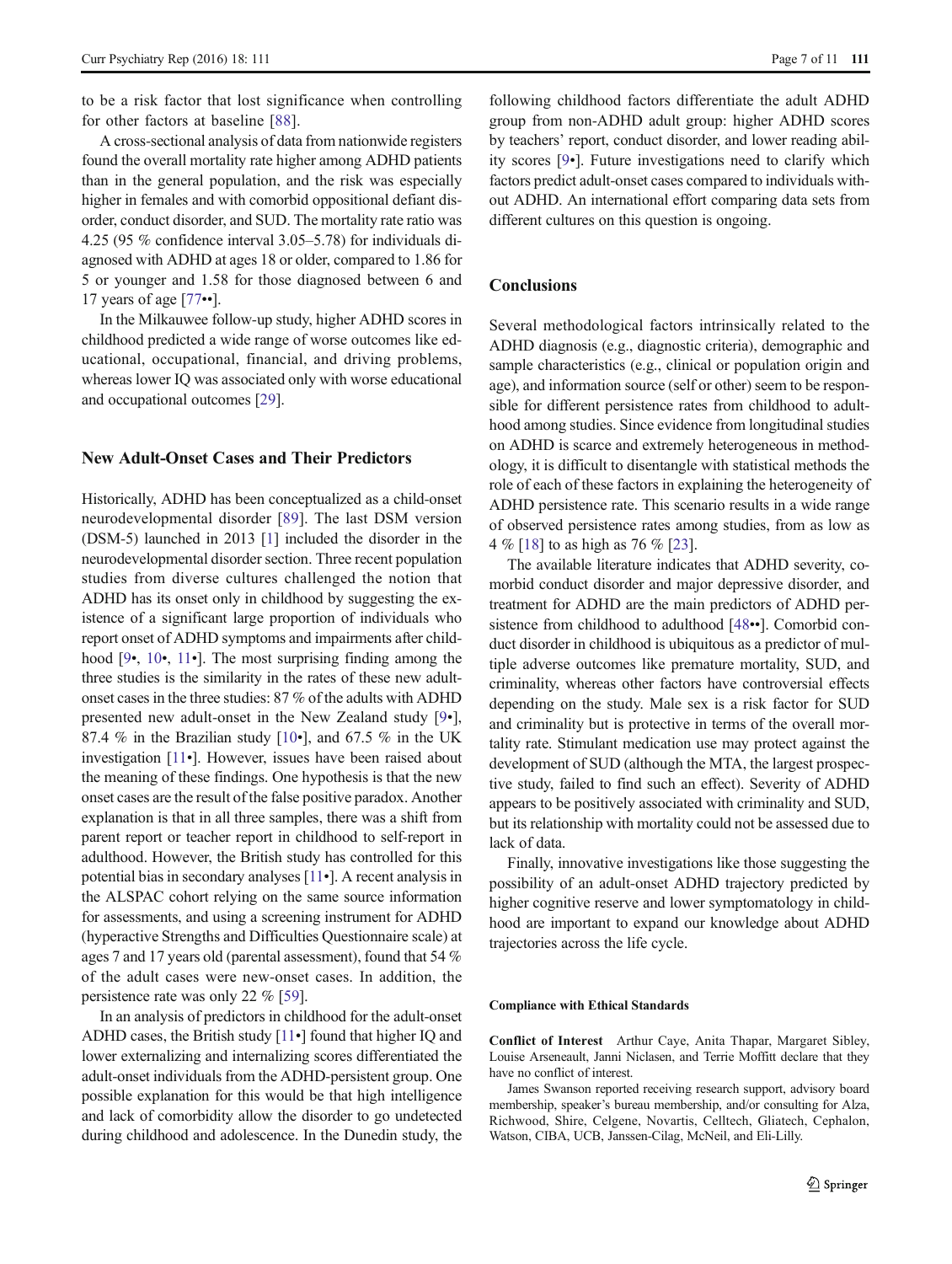<span id="page-7-0"></span>Lily Hechtman has been on advisory boards and a speaker for Shire, Jannsen, Ironshore, and Purdue Pharma. She has also received research funds from Purdue.

L. Eugene Arnold has received research funding from Curemark, Forest, Lilly, Neuropharm, Novartis, Noven, Shire, Supernus, and YoungLiving (as well as NIH and Autism Speaks); has consulted with Gowlings, Neuropharm, Organon, Pfizer, Sigma Tau, Shire, Tris Pharma, and Waypoint; been on advisory boards for Arbor, Ironshore, Novartis, Noven, Otsuka, Pfizer, Roche, Seaside Therapeutics, Sigma Tau, and Shire; and received travel support from Noven.

Luis Augusto Rohde was on the speakers' bureau/advisory board and/ or acted as consultant for Eli-Lilly, Janssen-Cilag, Novartis, and Shire in the last 3 years. He receives authorship royalties from Oxford Press and ArtMed. He also received travel awards for taking part in the 2014 APA meeting and 2015 WFADHD meeting from Shire. The ADHD and Juvenile Bipolar Disorder Outpatient Programs chaired by him received unrestricted educational and research support from the following pharmaceutical companies in the last 3 years: Eli-Lilly, Janssen-Cilag, Novartis, and Shire.

Human and Animal Rights and Informed Consent This article does not contain any studies with human or animal subjects performed by any of the authors.

#### References

Papers of particular interest, published recently, have been highlighted as:

- Of importance
- •• Of major importance
- 1. APA. Diagnostic and statistical manual of mental disorders (5th ed.). Arlington, VA: American Psychiatric Publishing. 2013.
- 2. Polanczyk G, de Lima MS, Horta BL, Biederman J, Rohde LA. The worldwide prevalence of ADHD: a systematic review and metaregression analysis. Am J Psychiatry. 2007;164(6):942–8. doi:[10.1176/ajp.2007.164.6.942](http://dx.doi.org/10.1176/ajp.2007.164.6.942).
- 3. Willcutt EG. The prevalence of DSM-IV attention-deficit/hyperactivity disorder: a meta-analytic review. Neurother: J Am Soc Exp NeuroTher. 2012;9(3):490–9. doi[:10.1007/s13311-012-0135-8.](http://dx.doi.org/10.1007/s13311-012-0135-8)
- 4. Simon V, Czobor P, Balint S, Meszaros A, Bitter I. Prevalence and correlates of adult attention-deficit hyperactivity disorder: metaanalysis. Br J Psychiatry: J Ment Sci. 2009;194(3):204–11. doi:[10.1192/bjp.bp.107.048827.](http://dx.doi.org/10.1192/bjp.bp.107.048827)
- 5. Faraone SV, Asherson P, Banaschewski T, Biederman J, Buitelaar JK, Ramos-Quiroga JA, et al. Attention-deficit/hyperactivity disorder. Nat rRev Dis Primers. 2015;1:15020. doi[:10.1038/nrdp.2015.20](http://dx.doi.org/10.1038/nrdp.2015.20).
- 6. Asherson P, Buitelaar J, Faraone SV, Rohde LA. Adult attention-deficit hyperactivity disorder: key conceptual issues. Lancet Psychiatry. 2016;3(6):568–78. doi:[10.1016/S2215-](http://dx.doi.org/10.1016/S2215-0366(16)30032-3) [0366\(16\)30032-3](http://dx.doi.org/10.1016/S2215-0366(16)30032-3).
- 7. Faraone SV, Biederman J, Mick E. The age-dependent decline of attention deficit hyperactivity disorder: a meta-analysis of follow-up studies. Psychol Med. 2006;36(2):159–65. doi:[10.1017/S003329170500471X](http://dx.doi.org/10.1017/S003329170500471X).
- 8. Fayyad J, De Graaf R, Kessler R, Alonso J, Angermeyer M, Demyttenaere K, et al. Cross-national prevalence and correlates of adult attention-deficit hyperactivity disorder. Br J Psychiatry: J Ment Sci. 2007;190:402–9. doi[:10.1192/bjp.bp.106.034389.](http://dx.doi.org/10.1192/bjp.bp.106.034389)
- 9.• Moffitt TE, Houts R, Asherson P, Belsky DW, Corcoran DL, Hammerle M, et al. Is adult ADHD a childhood-onset neurodevelopmental disorder? Evidence from a four-decade longitudinal cohort study. Am J Psychiatry. 2015;172(10):967–77. doi:[10.1176/appi.ajp.2015.14101266](http://dx.doi.org/10.1176/appi.ajp.2015.14101266). The first time that the late-onset ADHD was reported in an analysis of a four-decade longitudinal cohort.
- 10.• Caye A, Rocha TB, Anselmi L, Murray J, Menezes AM, Barros FC, et al. Attention-deficit/hyperactivity disorder trajectories from childhood to young adulthood: evidence from a birth cohort supporting a late-onset syndrome. JAMA Psychiatry. 2016;73(7):705–12. doi[:10.1001/jamapsychiatry.2016.0383](http://dx.doi.org/10.1001/jamapsychiatry.2016.0383). A Brazilian longitudinal cohort found similar results in regard to the late-onset ADHD and tested for multiple confounding factors in secondary analyses.
- 11.• Agnew-Blais JC, Polanczyk GV, Danese A, Wertz J, Moffitt TE, Arseneault L. Evaluation of the persistence, remission, and emergence of attention-deficit/hyperactivity disorder in young adulthood. JAMA Psychiatry. 2016;73(7):713–20. doi[:10.1001/jamapsychiatry.2016.0465](http://dx.doi.org/10.1001/jamapsychiatry.2016.0465). An UK longitudinal cohort found similar results in regard to the late-onset ADHD and reported factors from childhood related to this trajectory.
- 12. APA. American Psychiatric Association. Diagnostic and statistical manual of mental disorders (3th ed.). 1980.
- 13. APA. Diagnostic and statistical manual of mental disorders (4th ed.). 1994.
- 14. American Psychiatric Association. Diagnostic and statistical manual of mental disorders (2nd ed.). Washington, DC: American Psychiatric Association; 1968.
- 15. Polanczyk GV, Willcutt EG, Salum GA, Kieling C, Rohde LA. ADHD prevalence estimates across three decades: an updated systematic review and meta-regression analysis. Int J Epidemiol. 2014;43(2):434–42. doi:[10.1093/ije/dyt261.](http://dx.doi.org/10.1093/ije/dyt261)
- 16. Barbaresi WJ, Weaver AL, Voigt RG, Killian JM, Katusic SK. Comparing methods to determine persistence of childhood adhd into adulthood: a prospective, population-based study. J Atten Disord. 2015. doi:[10.1177/1087054715618791](http://dx.doi.org/10.1177/1087054715618791).
- 17. Weiss G, Hechtman L, Milroy T, Perlman T. Psychiatric status of hyperactives as adults: a controlled prospective 15-year follow-up of 63 hyperactive children. J Am Acad Child Psychiatry. 1985;24(2):211–20.
- 18. Mannuzza S, Klein RG, Bessler A, Malloy P, LaPadula M. Adult psychiatric status of hyperactive boys grown up. Am J Psychiatry. 1998;155(4):493–8. doi:[10.1176/ajp.155.4.493](http://dx.doi.org/10.1176/ajp.155.4.493).
- 19. Barkley RA, Fischer M, Smallish L, Fletcher K. The persistence of attention-deficit/hyperactivity disorder into young adulthood as a function of reporting source and definition of disorder. J Abnorm Psychol. 2002;111(2):279–89.
- 20. Yan W. An investigation of adult outcome of hyperactive children in Shanghai. Chin Med J. 1996;109(11):877–80.
- 21. Biederman J, Petty CR, Clarke A, Lomedico A, Faraone SV. Predictors of persistent ADHD: an 11-year follow-up study. J Psychiatr Res. 2011;45(2):150–5. doi[:10.1016/j.jpsychires.2010.06.009](http://dx.doi.org/10.1016/j.jpsychires.2010.06.009).
- 22. Biederman J, Petty CR, O'Connor KB, Hyder LL, Faraone SV. Predictors of persistence in girls with attention deficit hyperactivity disorder: results from an 11-year controlled follow-up study. Acta Psychiatr Scand. 2012;125(2):147–56. doi:[10.1111/j.1600-](http://dx.doi.org/10.1111/j.1600-0447.2011.01797.x) [0447.2011.01797.x](http://dx.doi.org/10.1111/j.1600-0447.2011.01797.x).
- 23. Cheung CH, Rijdijk F, McLoughlin G, Faraone SV, Asherson P, Kuntsi J. Childhood predictors of adolescent and young adult outcome in ADHD. J Psychiatr Res. 2015;62:92–100. doi:[10.1016/j.](http://dx.doi.org/10.1016/j.jpsychires.2015.01.011) [jpsychires.2015.01.011](http://dx.doi.org/10.1016/j.jpsychires.2015.01.011).
- 24. Francx W, Zwiers MP, Mennes M, Oosterlaan J, Heslenfeld D, Hoekstra PJ, et al. White matter microstructure and developmental improvement of hyperactive/impulsive symptoms in attention-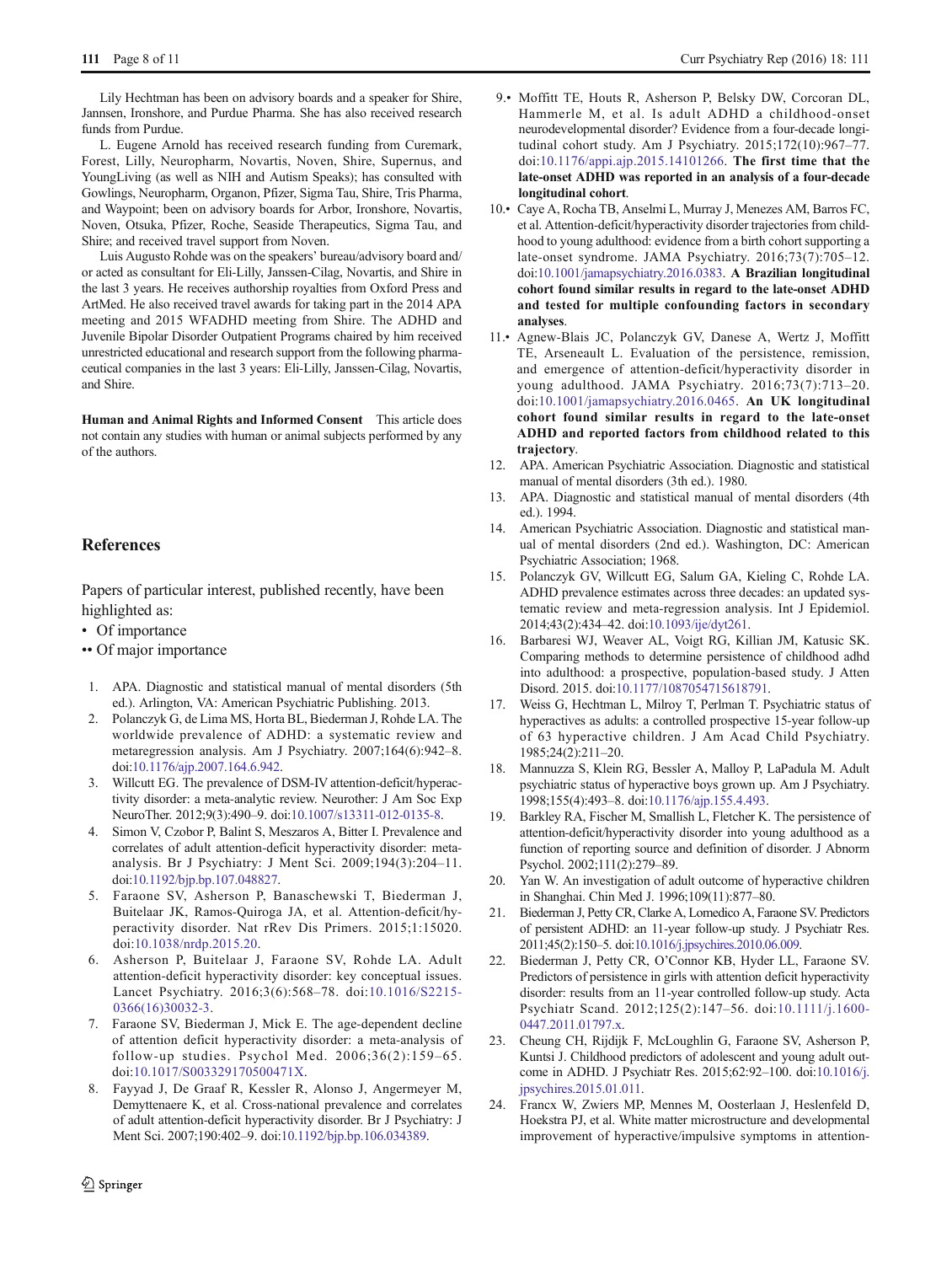<span id="page-8-0"></span>deficit/hyperactivity disorder. J Child Psychol Psychiatry, Allied Disciplines. 2015. doi:[10.1111/jcpp.12379.](http://dx.doi.org/10.1111/jcpp.12379)

- 25. Gittelman R, Mannuzza S, Shenker R, Bonagura N. Hyperactive boys almost grown up. I. Psychiatric status. Arch Gen Psychiatry. 1985;42(10):937–47.
- 26. Chang WLY, Qian Q, Tang H, Wang Y. Related factors of early adulthood attention deficit hyperactivity disorder. Chin Ment Health J. 2011;25(12):5.
- 27.• Sibley MH, Swanson JM, Arnold LE, Hechtman LT, Owens LE, Stehli A et al. Defining ADHD symptom persistence in adulthood: optimizing sensitivity and specificity. Journal of Child Psychology and Psychiatry. 2016;In press. This was the first study to analyze a wide range of ADHD persistence definitions and test for the accuracy of those definitions within one clinical sample.
- 28. Matte B, Anselmi L, Salum GA, Kieling C, Goncalves H, Menezes A, et al. ADHD in DSM-5: a field trial in a large, representative sample of 18- to 19-year-old adults. Psychol Med. 2015;45(2):361– 73. doi[:10.1017/S0033291714001470](http://dx.doi.org/10.1017/S0033291714001470).
- 29. Russel A, Barkley MF. ADHD in adults: what the science says. New York: Guilford Press; 2007.
- 30. Endicott J, Spitzer RL, Fleiss JL, Cohen J. The global assessment scale. A procedure for measuring overall severity of psychiatric disturbance. Arch Gen Psychiatry. 1976;33(6):766–71.
- 31. Guy W. ECDEU Assessment Manual for Psychopharmacology. Rockville, MD: US Department of Heath, Education, and Welfare Public Health Service Alcohol, Drug Abuse, and Mental Health Administration; 1976.
- 32. Hall RC. Global assessment of functioning. A modified scale. Psychosomatics. 1995;36(3):267–75. doi[:10.1016/S0033-3182](http://dx.doi.org/10.1016/S0033-3182(95)71666-8) [\(95\)71666-8](http://dx.doi.org/10.1016/S0033-3182(95)71666-8).
- 33. Sibley MH, Pelham WE, Molina BS, Gnagy EM, Waxmonsky JG, Waschbusch DA, et al. When diagnosing ADHD in young adults emphasize informant reports, DSM items, and impairment. J Consult Clin Psychol. 2012;80(6):1052–61. doi:[10.1037/a0029098](http://dx.doi.org/10.1037/a0029098).
- 34. Fabiano GA, Pelham Jr WE, Waschbusch DA, Gnagy EM, Lahey BB, Chronis AM, et al. A practical measure of impairment: psychometric properties of the impairment rating scale in samples of children with attention deficit hyperactivity disorder and two school-based samples. J Clin Child Adolesc Psychol: Off J Soc Clin Child Adolesc Psychol, Am Psychol Assoc, Div 53. 2006;35(3):369–85. doi[:10.1207/s15374424jccp3503\\_3](http://dx.doi.org/10.1207/s15374424jccp3503_3).
- 35. Cohen P, Cohen J. The clinician's illusion. Arch Gen Psychiatry. 1984;41(12):1178–82.
- 36. Angold A, Costello EJ, Erkanli A. Comorbidity. J Child Psychol Psychiatry, Allied Disciplines. 1999;40(1):57–87.
- 37. Du Fort GG, Newman SC, Bland RC. Psychiatry comorbidity and treatment seeking: sources of selection bias in the study of clinical populations. J Nerv Ment Dis. 1993;181(8):467–74.
- 38. Eklund H, Cadman T, Findon J, Hayward H, Howley D, Beecham J, et al. Clinical service use as people with attention deficit hyperactivity disorder transition into adolescence and adulthood: a prospective longitudinal study. BMC Health Serv Res. 2016;16:248. doi:[10.1186/s12913-016-1509-0](http://dx.doi.org/10.1186/s12913-016-1509-0).
- 39. Higgins J AD, Sterne JAC. Chapter 8: assessing risk of bias in included studies. In: Higgins JPT GS, editor. Cochrane handbook for systematic reviews of interventions. 5.1.0 ed.: The Cochrane Collaboration; 2011.
- 40. Szklo M. Population-based cohort studies. Epidemiol Rev. 1998;20(1):81–90.
- 41. Breyer JL, Lee S, Winters KC, August GJ, Realmuto GM. A longitudinal study of childhood ADHD and substance dependence disorders in early adulthood. Psychol Addict Behav: J Soc Psychol Addict Behav. 2014;28(1):238–46. doi[:10.1037/a0035664](http://dx.doi.org/10.1037/a0035664).
- 42. Klein RG, Mannuzza S, Olazagasti MA, Roizen E, Hutchison JA, Lashua EC, et al. Clinical and functional outcome of

childhood attention-deficit/hyperactivity disorder 33 years later. Arch Gen Psychiatry. 2012;69(12):1295–303. doi[:10.1001](http://dx.doi.org/10.1001/archgenpsychiatry.2012.271) [/archgenpsychiatry.2012.271](http://dx.doi.org/10.1001/archgenpsychiatry.2012.271).

- 43. Guelzow BT, Loya F, Hinshaw SP. How persistent is ADHD into adulthood? Informant report and diagnostic thresholds in a female sample. J Abnorm Child Psychol. 2016. doi:[10.1007/s10802-016-](http://dx.doi.org/10.1007/s10802-016-0174-4) [0174-4](http://dx.doi.org/10.1007/s10802-016-0174-4).
- 44. Vitola ES, Bau CHD, Salum GA, Horta BL, Quevedo L, Barros FC, et al. Exploring DSM-5 ADHD criteria beyond young adulthood: phenomenology, psychometric properties and prevalence in a large three-decade birth cohort. Pyshcological Medicine. 2016 (in press).
- 45. Murphy P, Schachar R. Use of self-ratings in the assessment of symptoms of attention deficit hyperactivity disorder in adults. Am J Psychiatry. 2000;157(7):1156–9. doi:[10.1176/appi.](http://dx.doi.org/10.1176/appi.ajp.157.7.1156) [ajp.157.7.1156](http://dx.doi.org/10.1176/appi.ajp.157.7.1156).
- 46. Miller CJ, Newcorn JH, Halperin JM. Fading memories: retrospective recall inaccuracies in ADHD. J Atten Disord. 2010;14(1):7–14. doi[:10.1177/1087054709347189.](http://dx.doi.org/10.1177/1087054709347189)
- 47. Breda V, Rovaris DL, Vitola ES, Mota NR, Blaya-Rocha P, Salgado CA, et al. Does collateral retrospective information about childhood attention-deficit/hyperactivity disorder symptoms assist in the diagnosis of attention-deficit/hyperactivity disorder in adults? Findings from a large clinical sample. Aust N Z J Psychiatry. 2016;50(6): 557–65. doi[:10.1177/0004867415609421.](http://dx.doi.org/10.1177/0004867415609421)
- 48.•• Caye A, Spadini AV, Karam RG, Grevet EH, Rovaris DL, Bau CH, et al. Predictors of persistence of ADHD into adulthood: a systematic review of the literature and meta-analysis. Eur Child Adolesc Psychiatry. 2016. doi:[10.1007/s00787-016-0831-8](http://dx.doi.org/10.1007/s00787-016-0831-8). First systematic review of childhood predictors of ADHD persistence. Provides summarized estimates of risk with metaanalytic techniques.
- 49. Alegria M, Lin JY, Green JG, Sampson NA, Gruber MJ, Kessler RC. Role of referrals in mental health service disparities for racial and ethnic minority youth. J Am Acad Child Adolesc Psychiatry. 2012;51(7):703–11 e2. doi[:10.1016/j.jaac.2012.05.005.](http://dx.doi.org/10.1016/j.jaac.2012.05.005)
- 50. Madsen KB, Ersboll AK, Olsen J, Parner E, Obel C. Geographic analysis of the variation in the incidence of ADHD in a country with free access to healthcare: a Danish cohort study. Int J Health Geogr. 2015;14:24. doi:[10.1186/s12942-015-0018-4](http://dx.doi.org/10.1186/s12942-015-0018-4).
- 51. Charach A, Ickowicz A, Schachar R. Stimulant treatment over five years: adherence, effectiveness, and adverse effects. J Am Acad Child Adolesc Psychiatry. 2004;43(5):559–67. doi:[10.1097/00004583-200405000-00009](http://dx.doi.org/10.1097/00004583-200405000-00009).
- 52. Roy A, Hechtman L, Arnold LE, Sibley MH, Molina BS, Swanson JM et al. Childhood factors affecting persistence and desistence of attention-deficit/hyperactivity disorder symptoms in adulthood: results from the MTA. Journal of the American Academy of Child & Adolescent Psychiatry. 2016;In press.
- 53. Jensen PS, Arnold LE, Swanson JM, Vitiello B, Abikoff HB, Greenhill LL, et al. 3-year follow-up of the NIMH MTA study. J Am Acad Child Adolesc Psychiatry. 2007;46(8):989–1002. doi[:10.1097/CHI.0b013e3180686d48](http://dx.doi.org/10.1097/CHI.0b013e3180686d48).
- 54. Molina BS, Hinshaw SP, Swanson JM, Arnold LE, Vitiello B, Jensen PS, et al. The MTA at 8 years: prospective follow-up of children treated for combined-type ADHD in a multisite study. J Am Acad Child Adolesc Psychiatry. 2009;48(5):484–500. doi[:10.1097/CHI.0b013e31819c23d0](http://dx.doi.org/10.1097/CHI.0b013e31819c23d0).
- 55. Sasser TR, Kalvin CB, Bierman KL. Developmental trajectories of clinically significant attention-deficit/hyperactivity disorder (ADHD) symptoms from grade 3 through 12 in a high-risk sample: predictors and outcomes. J Abnorm Psychol. 2016;125(2):207–19. doi[:10.1037/abn0000112](http://dx.doi.org/10.1037/abn0000112).
- 56. Larsson H, Dilshad R, Lichtenstein P, Barker ED. Developmental trajectories of DSM-IV symptoms of attention-deficit/hyperactivity disorder: genetic effects, family risk and associated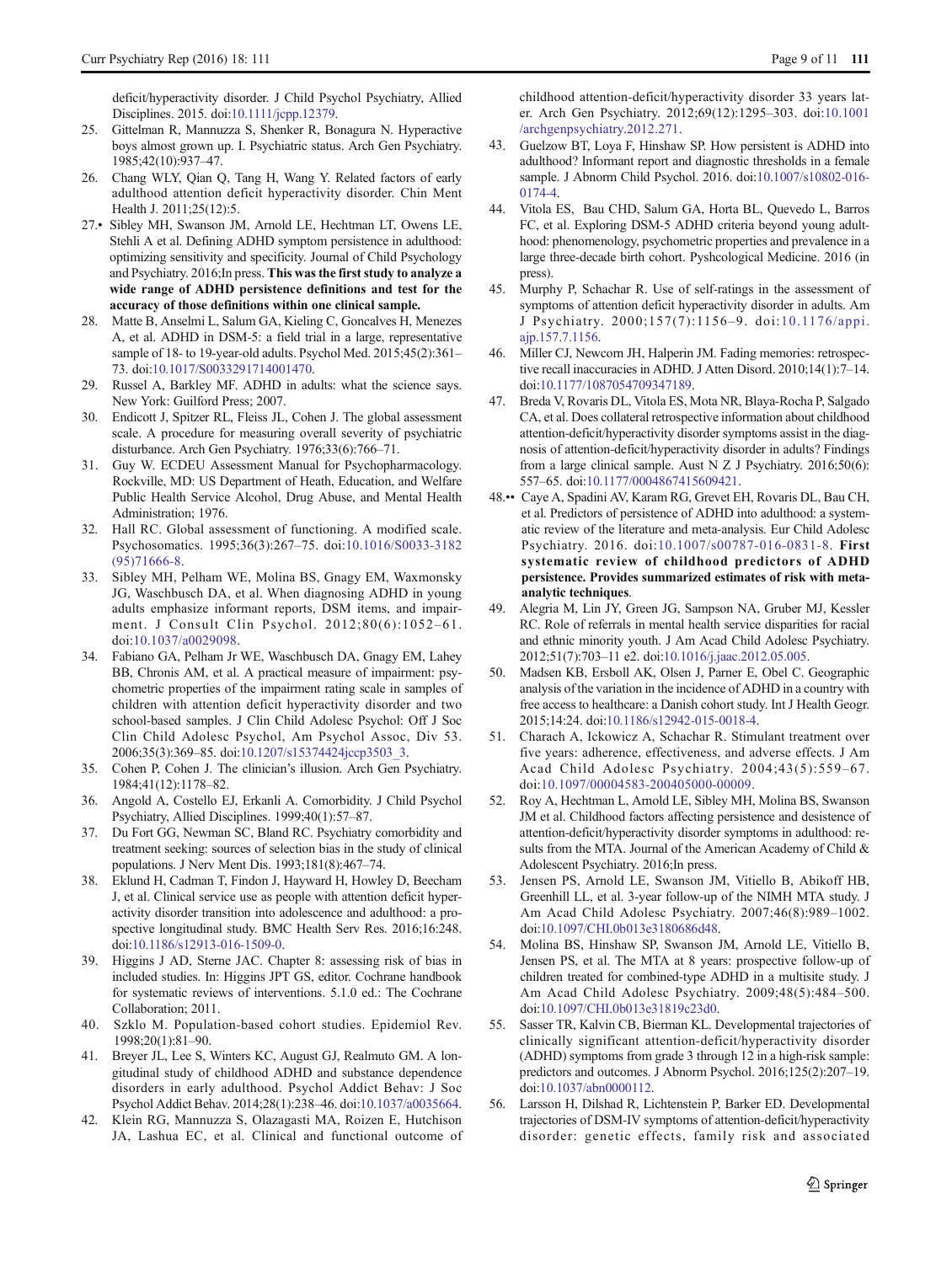<span id="page-9-0"></span>psychopathology. J Child Psychol Psychiatry, Allied Disciplines. 2011;52(9):954–63. doi[:10.1111/j.1469-7610.2011.02379.x](http://dx.doi.org/10.1111/j.1469-7610.2011.02379.x).

- 57. Pingault JB, Viding E, Galera C, Greven CU, Zheng Y, Plomin R, et al. Genetic and environmental influences on the developmental course of attention-deficit/hyperactivity disorder symptoms from childhood to adolescence. JAMA Psychiatry. 2015;72(7):651–8. doi:[10.1001/jamapsychiatry.2015.0469](http://dx.doi.org/10.1001/jamapsychiatry.2015.0469).
- 58. Howard AL, Strickland NJ, Murray DW, Tamm L, Swanson JM, Hinshaw SP, et al. Progression of impairment in adolescents with attention-deficit/hyperactivity disorder through the transition out of high school: contributions of parent involvement and college attendance. J Abnorm Psychol. 2016;125(2): 233–47. doi:[10.1037/abn0000100](http://dx.doi.org/10.1037/abn0000100).
- 59. Riglin L, Collishaw S, Thapar AK, Dalsgaard S, Langley K, Smith GD, et al. Association of Genetic Risk Variants With Attention-Deficit/Hyperactivity Disorder Trajectories in the General Population. JAMA Psychiat. 2016 (in press).
- 60. Loe IM, Feldman HM. Academic and educational outcomes of children with ADHD. J Pediatr Psychol. 2007;32(6):643–54. doi[:10.1093/jpepsy/jsl054.](http://dx.doi.org/10.1093/jpepsy/jsl054)
- 61. Kuriyan AB, Pelham Jr WE, Molina BS, Waschbusch DA, Gnagy EM, Sibley MH, et al. Young adult educational and vocational outcomes of children diagnosed with ADHD. J Abnorm Child Psychol. 2013;41(1):27–41. doi:[10.1007/s10802-012-9658-z.](http://dx.doi.org/10.1007/s10802-012-9658-z)
- 62. Biederman J, Faraone SV. The effects of attention-deficit/hyperactivity disorder on employment and household income. MedGenMed: Medscape Gen Med. 2006;8(3):12.
- 63. Altszuler AR, Page TF, Gnagy EM, Coxe S, Arrieta A, Molina BS, et al. Financial dependence of young adults with childhood ADHD. J Abnorm Child Psychol. 2016;44(6):1217–29. doi:[10.1007/s10802-015-0093-9](http://dx.doi.org/10.1007/s10802-015-0093-9).
- 64. Groenman AP, Oosterlaan J, Rommelse N, Franke B, Roeyers H, Oades RD, et al. Substance use disorders in adolescents with attention deficit hyperactivity disorder: a 4-year follow-up study. Addiction. 2013;108(8):1503–11. doi[:10.1111/add.12188](http://dx.doi.org/10.1111/add.12188).
- 65. Lichtenstein P, Halldner L, Zetterqvist J, Sjolander A, Serlachius E, Fazel S, et al. Medication for attention deficit-hyperactivity disorder and criminality. N Engl J Med. 2012;367(21):2006–14. doi:[10.1056/NEJMoa1203241.](http://dx.doi.org/10.1056/NEJMoa1203241)
- 66. Steinhausen HC, Bisgaard C. Substance use disorders in association with attention-deficit/hyperactivity disorder, co-morbid mental disorders, and medication in a nationwide sample. Eur Neuropsychopharmacol:J Eur Coll Neuropsychopharmacol. 2014;24(2):232–41. doi[:10.1016/j.euroneuro.2013.11.003.](http://dx.doi.org/10.1016/j.euroneuro.2013.11.003)
- 67. Levy S, Katusic SK, Colligan RC, Weaver AL, Killian JM, Voigt RG, et al. Childhood ADHD and risk for substance dependence in adulthood: a longitudinal, population-based study. PLoS ONE. 2014;9(8), e105640. doi[:10.1371/journal.pone.0105640](http://dx.doi.org/10.1371/journal.pone.0105640).
- 68. Sibley MH, Pelham WE, Molina BS, Gnagy EM, Waschbusch DA, Biswas A, et al. The delinquency outcomes of boys with ADHD with and without comorbidity. J Abnorm Child Psychol. 2011;39(1):21–32. doi[:10.1007/s10802-010-9443-9.](http://dx.doi.org/10.1007/s10802-010-9443-9)
- 69. Kieling RR, Szobot CM, Matte B, Coelho RS, Kieling C, Pechansky F, et al. Mental disorders and delivery motorcycle drivers (motoboys): a dangerous association. Eur Psychiatry: J Assoc Eur Psychiatrists. 2011;26(1):23–7. doi:[10.1016/j.](http://dx.doi.org/10.1016/j.eurpsy.2010.03.004) [eurpsy.2010.03.004.](http://dx.doi.org/10.1016/j.eurpsy.2010.03.004)
- 70. Chang Z, Lichtenstein P, D'Onofrio BM, Sjolander A, Larsson H. Serious transport accidents in adults with attention-deficit/ hyperactivity disorder and the effect of medication: a population-based study. JAMA Psychiatry. 2014;71(3):319– 25. doi[:10.1001/jamapsychiatry.2013.4174](http://dx.doi.org/10.1001/jamapsychiatry.2013.4174).
- 71. Thompson AL, Molina BS, Pelham Jr W, Gnagy EM. Risky driving in adolescents and young adults with childhood ADHD. J Pediatr Psychol. 2007;32(7):745–59. doi:[10.1093/jpepsy/jsm002](http://dx.doi.org/10.1093/jpepsy/jsm002).
- 72. Cortese S, Faraone SV, Bernardi S, Wang S, Blanco C. Adult attention-deficit hyperactivity disorder and obesity: epidemiological study. Br J Psychiatry: J Ment Sci. 2013;203(1):24–34. doi[:10.1192/bjp.bp.112.123299.](http://dx.doi.org/10.1192/bjp.bp.112.123299)
- 73. Cortese S, Ramos Olazagasti MA, Klein RG, Castellanos FX, Proal E, Mannuzza S. Obesity in men with childhood ADHD: a 33-year controlled, prospective, follow-up study. Pediatrics. 2013;131(6): e1731–8. doi:[10.1542/peds.2012-0540](http://dx.doi.org/10.1542/peds.2012-0540).
- 74. Barkley RA, Fischer M, Smallish L, Fletcher K. Young adult outcome of hyperactive children: adaptive functioning in major life activities. J Am Acad Child Adolesc Psychiatry. 2006;45(2):192– 202. doi:[10.1097/01.chi.0000189134.97436.e2.](http://dx.doi.org/10.1097/01.chi.0000189134.97436.e2)
- 75. Biederman J, Spencer T, Lomedico A, Day H, Petty CR, Faraone SV. Deficient emotional self-regulation and pediatric attention deficit hyperactivity disorder: a family risk analysis. Psychol Med. 2012;42(3):639–46. doi:[10.1017/S0033291711001644](http://dx.doi.org/10.1017/S0033291711001644).
- 76. Danckaerts M, Sonuga-Barke EJ, Banaschewski T, Buitelaar J, Dopfner M, Hollis C, et al. The quality of life of children with attention deficit/hyperactivity disorder: a systematic review. Eur Child Adolesc Psychiatry. 2010;19(2):83–105. doi:[10.1007/s00787-009-0046-3](http://dx.doi.org/10.1007/s00787-009-0046-3).
- 77.•• Dalsgaard S, Ostergaard SD, Leckman JF, Mortensen PB, Pedersen MG. Mortality in children, adolescents, and adults with attention deficit hyperactivity disorder: a nationwide cohort study. Lancet. 2015. doi[:10.1016/s0140-6736\(14\)61684-6](http://dx.doi.org/10.1016/s0140-6736(14)61684-6). An analysis of health records found a significant association between ADHD and overall mortality.
- 78.•• Erskine HE, Norman, R. E., Ferrari, A. J., Chan, G. K., Copeland, W. E., Whiteford, H. A., Scott, J. G. Long-term outcomes of attention-deficit/hyperactivity disorder and conduct disorder: a systematic review and meta-analysis. Journal of the American Academy of Child and Adolescent Psychiatry. 2016;In press. A comprehensive systematic review of long-term outcomes of ADHD and conduct disorder. Provides summarized estimates of risk with meta-analytic techniques.
- 79.•• Hechtman L, Swanson JM, Sibley MH, Stehli A, Owens BO, Mitchell JT, et al. Functional adult outcomes 16 years after childhood diagnosis of attention-deficit/hyperactivity disorder: MTA results. J Am Acad Child Adolesc Psychiatry. 2016. doi:[10.1016/j.jaac.2016.07.774](http://dx.doi.org/10.1016/j.jaac.2016.07.774). A report on long-term outcomes of ADHD children and controls within the larger clinical trial on the field and its relationship with symptom persistence and desistance.
- 80. Zhu JL, Olsen J, Liew Z, Li J, Niclasen J, Obel C. Parental smoking during pregnancy and ADHD in children: the Danish national birth cohort. Pediatrics. 2014;134(2):e382–8. doi:[10.1542/peds.2014-0213.](http://dx.doi.org/10.1542/peds.2014-0213)
- 81. Rommel AS, Halperin JM, Mill J, Asherson P, Kuntsi J. Protection from genetic diathesis in attention-deficit/hyperactivity disorder: possible complementary roles of exercise. J Am Acad Child Adolesc Psychiatry. 2013;52(9):900–10. doi:[10.1016/j.](http://dx.doi.org/10.1016/j.jaac.2013.05.018) [jaac.2013.05.018](http://dx.doi.org/10.1016/j.jaac.2013.05.018).
- 82. Mohr-Jensen C, Steinhausen HC. A meta-analysis and systematic review of the risks associated with childhood attentiondeficit hyperactivity disorder on long-term outcome of arrests, convictions, and incarcerations. Clin Psychol Rev. 2016;48: 32–42. doi[:10.1016/j.cpr.2016.05.002.](http://dx.doi.org/10.1016/j.cpr.2016.05.002)
- 83. Satterfield JH, Satterfield BT, Schell AM. Therapeutic interventions to prevent delinquency in hyperactive boys. J Am Acad Child Adolesc Psychiatry. 1987;26(1):56–64. doi[:10.1097/00004583-](http://dx.doi.org/10.1097/00004583-198701000-00012) [198701000-00012.](http://dx.doi.org/10.1097/00004583-198701000-00012)
- 84. Satterfield JH, Schell A. A prospective study of hyperactive boys with conduct problems and normal boys: adolescent and adult criminality. J Am Acad Child Adolesc Psychiatry. 1997;36(12):1726– 35. doi[:10.1097/00004583-199712000-00021.](http://dx.doi.org/10.1097/00004583-199712000-00021)